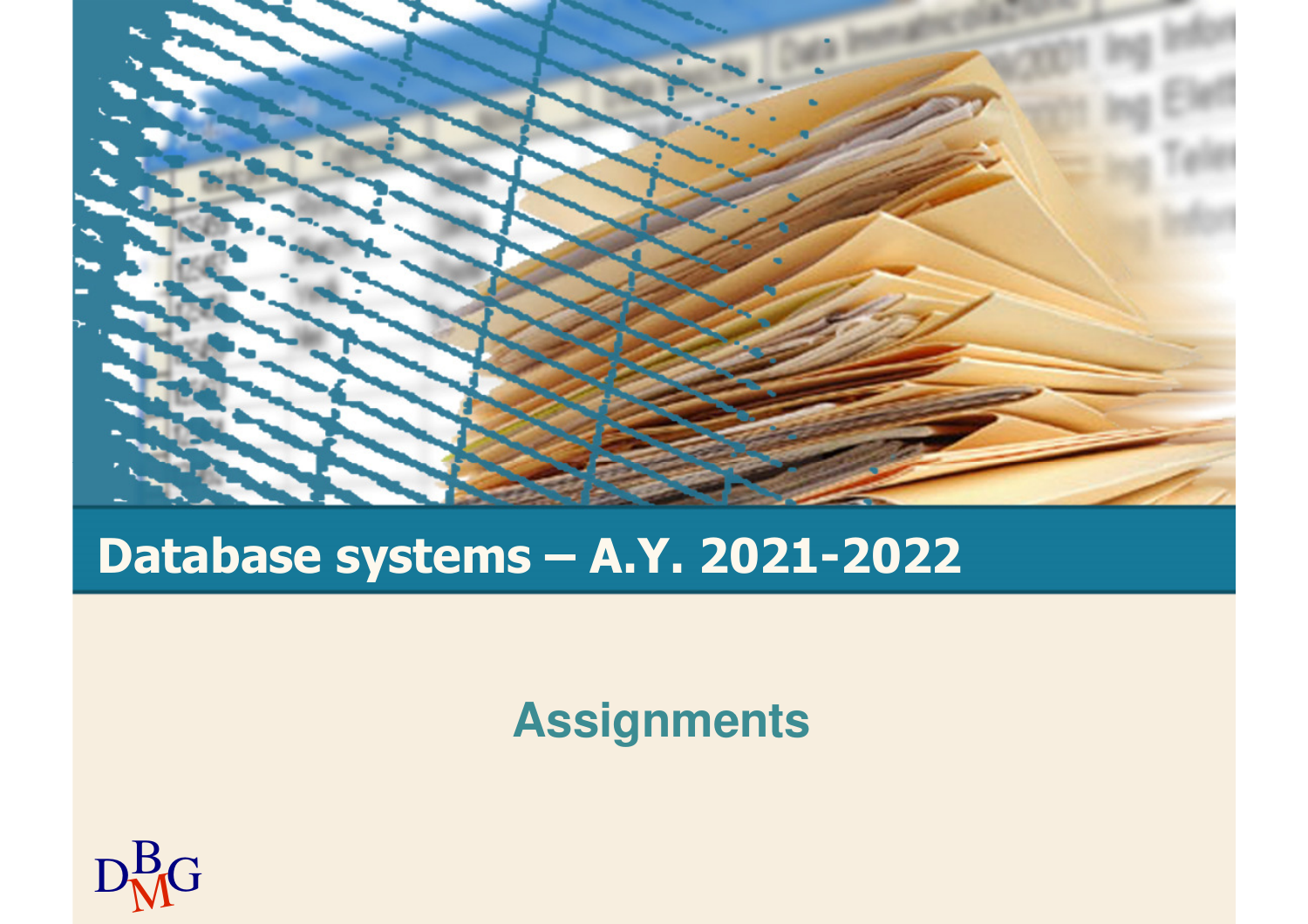# **Assignment rules**

 $\Sigma$  Two assignments:

- Homework #1: max 0.5 points
- Homework #2: max 1.5 points
- **Both assignments are optional**
- $\Sigma$  For each homework, students can obtain the corresponding points if
	- **Homework is delivered by the deadline**
	- Delivered homework is presented to teachers
- $\Sigma$  The final exam grade is defined by considering the evaluation of the written part, and, optionally, of the delivered homework. Points from homework are considered only if the grade of the written part is 18 or above.

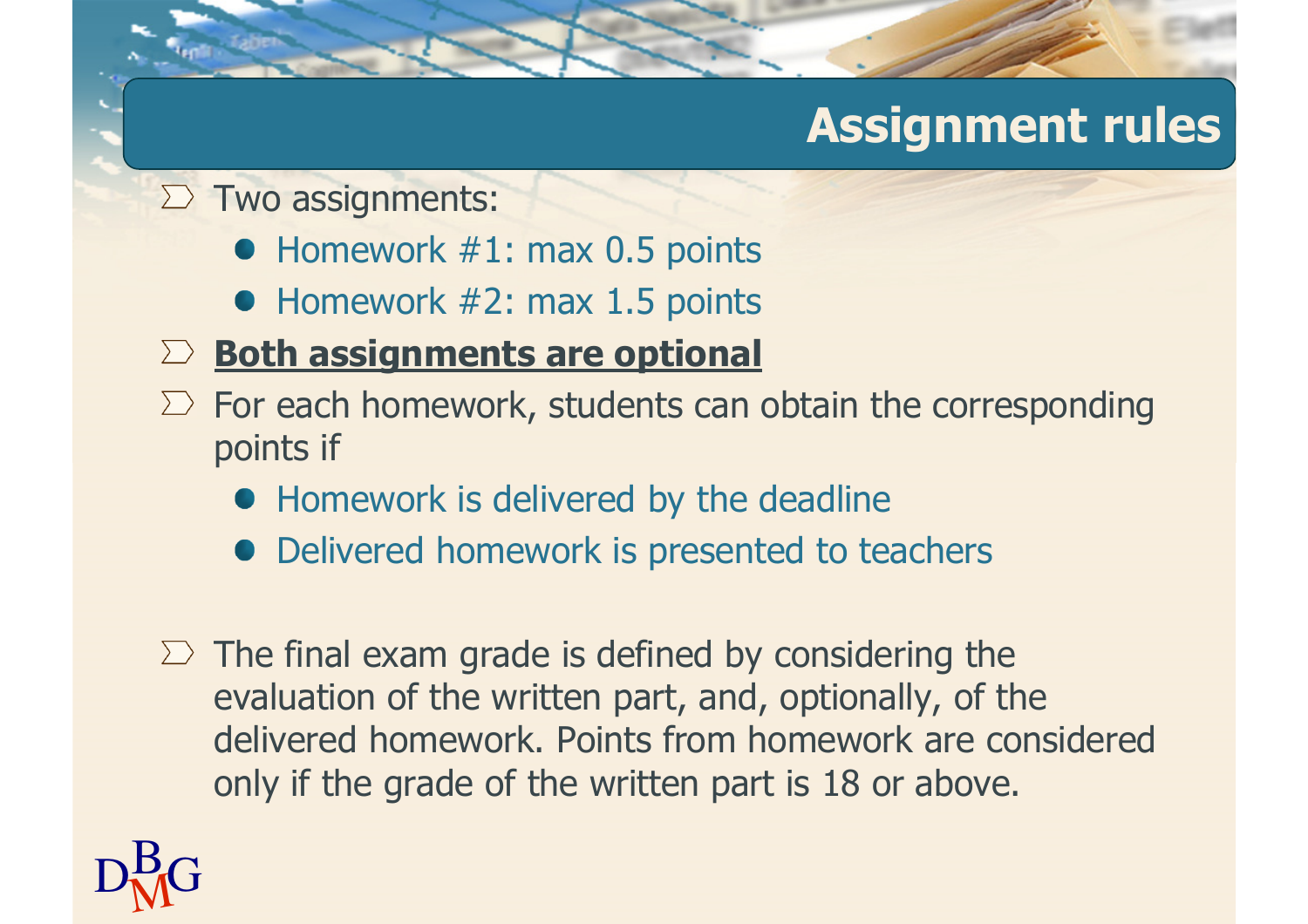# **Assignments: Time Table**

- • May 15, <sup>2022</sup>
	- •Homework #1 is posted
- • May 16, <sup>2022</sup>
	- • students notify group composition for Homework #2 (send email to <u>silvia.chiusano@polito.it</u>)
- $\bullet$  May 18, <sup>2022</sup>
	- A set of possible "Application requirements" for Homework #2 are<br>nosted posted
- • May 19, <sup>2022</sup>
	- •Groups notify their preferences on proposed "Application<br>requirements" for Homework #2 (send email to requirements" for Homework #2 (send email silvia.chiusano@polito.it)
- •May 20, <sup>2022</sup>
- $\mathrm{D}^\mathrm{B}_\mathrm{M}$ G •An "Application requirements" is assigned to each group  $\rightarrow$  groups can start working on Homework #2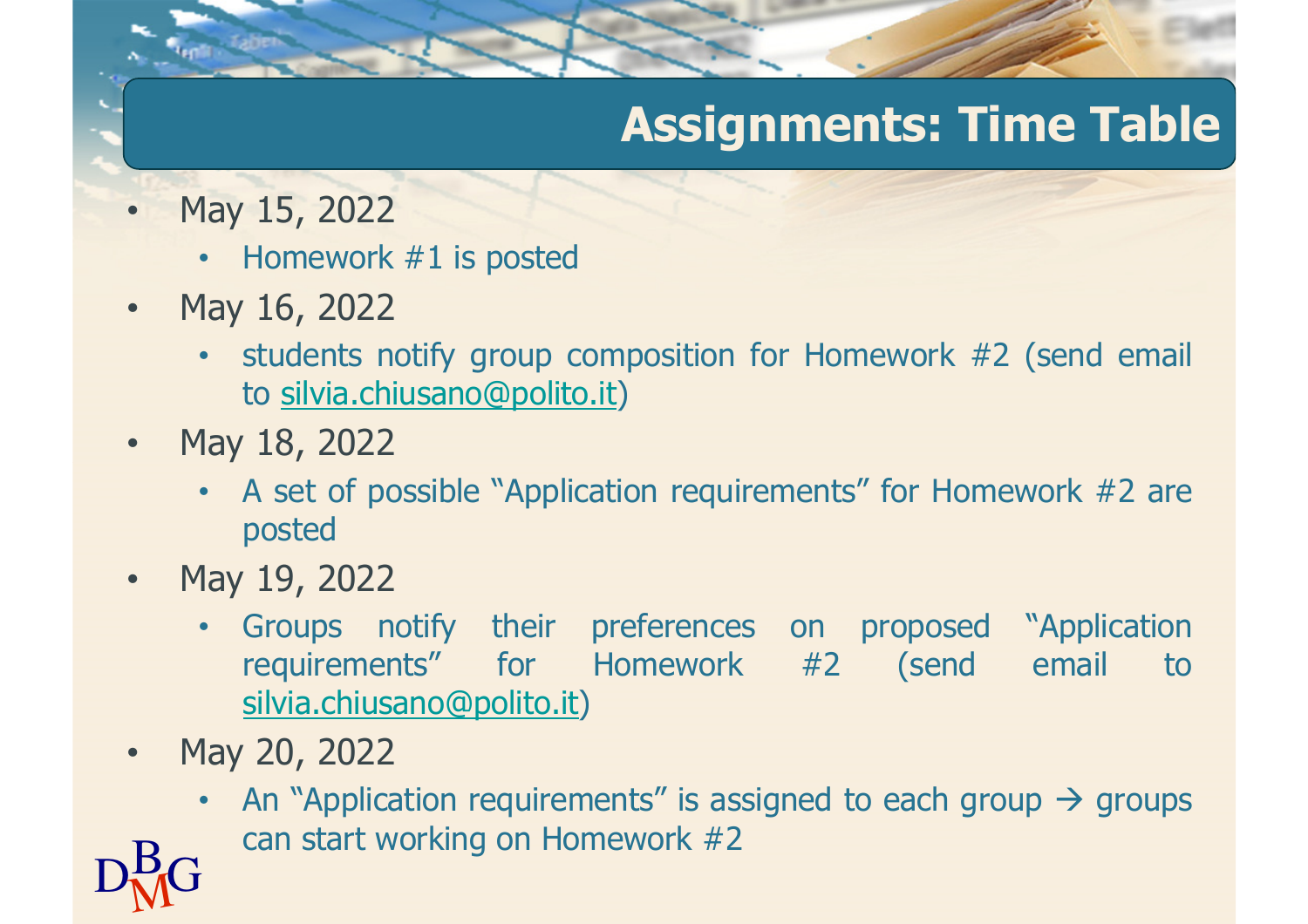## **Assignments: Summary Time Table**

- • June 5, <sup>2022</sup>
	- •Deadline for delivering Homework #1
- • June 7, <sup>2022</sup>
	- •Deadline for delivering Homework #2
- • Lessons on 16/5/2022, 23/5/2022, 30/5/2022, 7/6/2022 in room 5T – 10:00-11:30 are devoted to homework
	- **•** Students can work on their homework and discuss questions/doubts with teachers

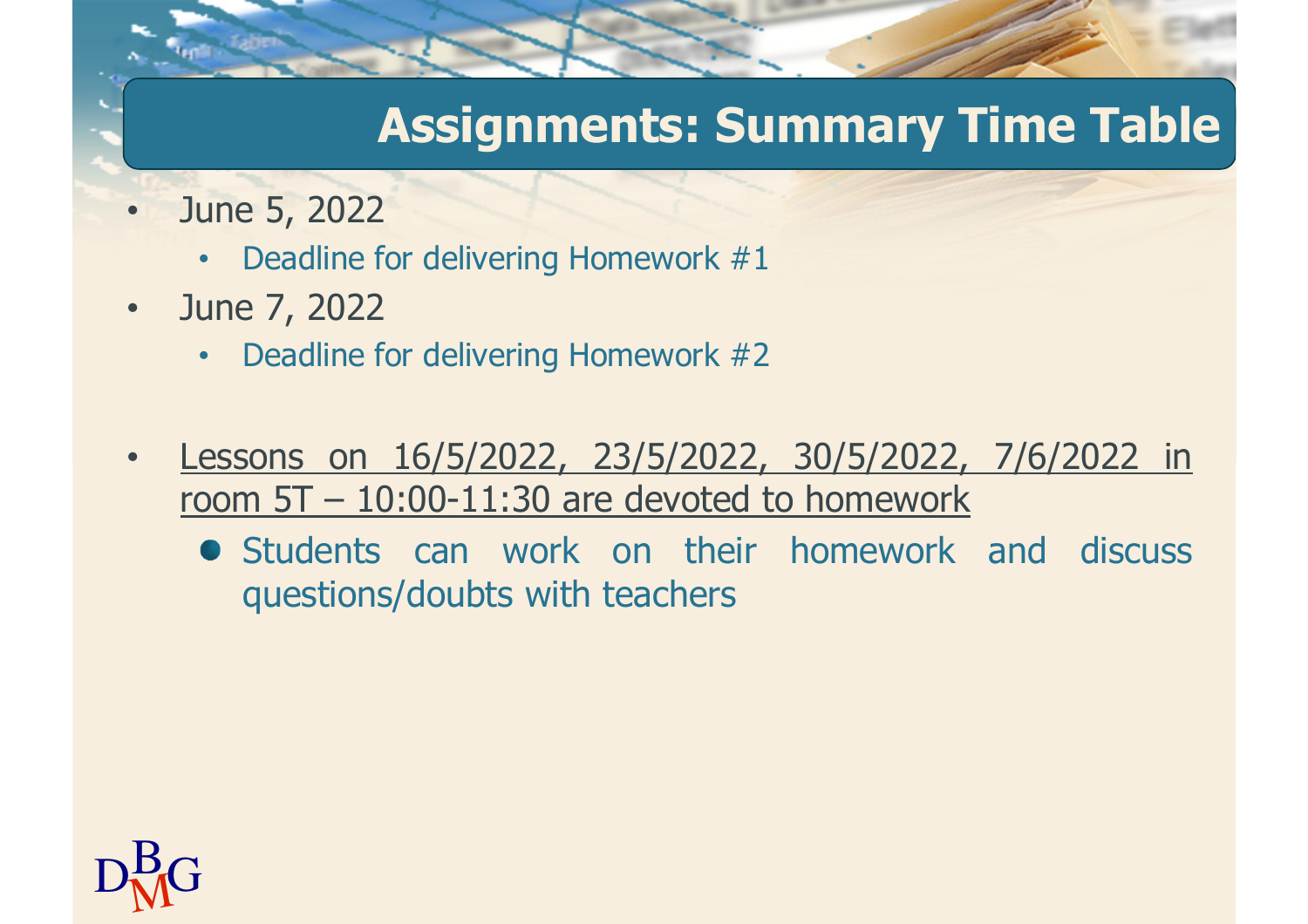

### **Homework #1**

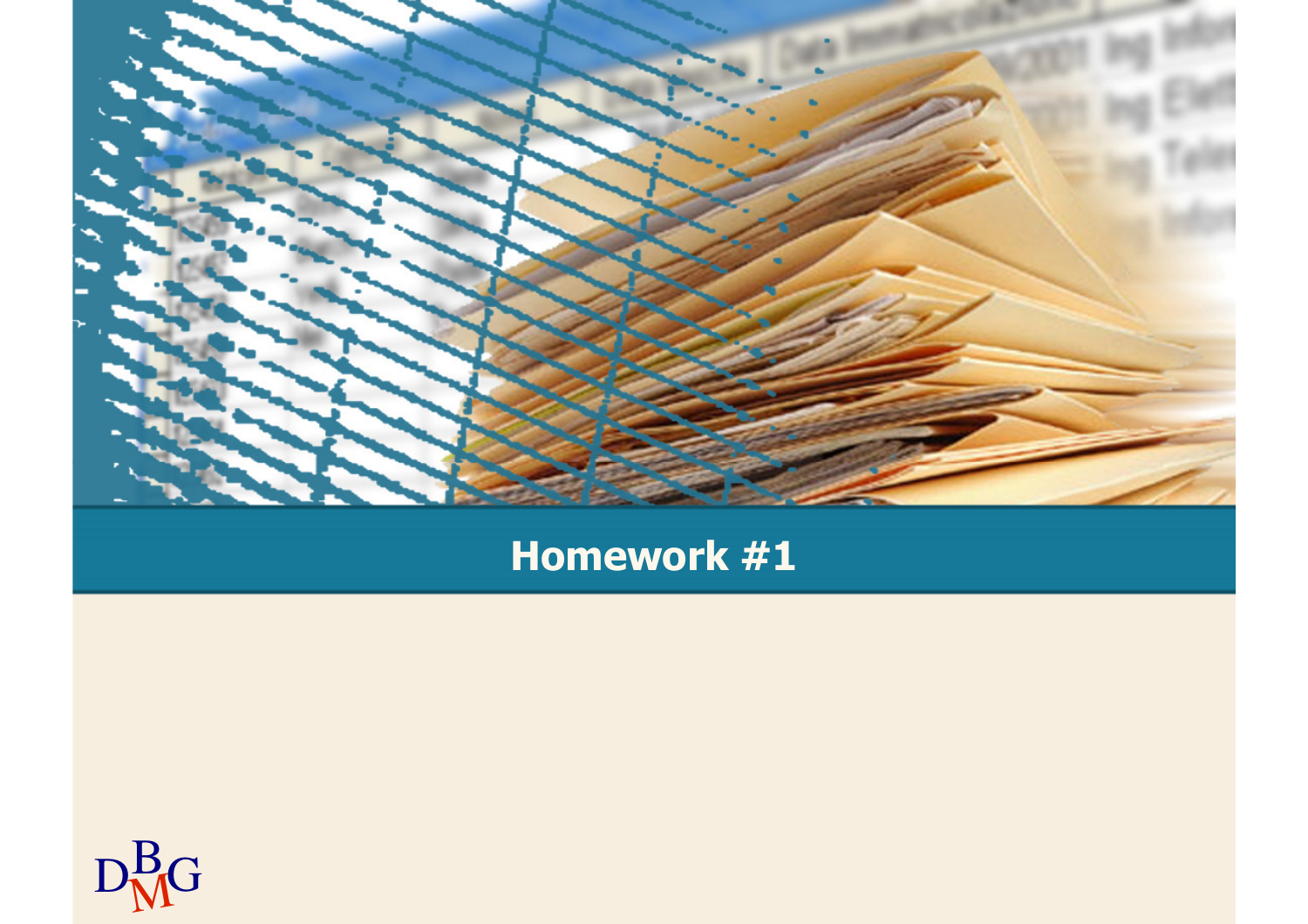## **Homework #1: Max 0.5 points**

- Individual Homework $\sum$
- $\Sigma$  Objective of the homework: Solution of exercises on
	- SQL queries
	- Database design:
		- Conceptual design: Design the E-R diagram from application requirements
		- Logical design: Derive the relational logical schema from a E-R diagram

#### **To be delivered by June 5, 2022**

- Individual report with solutions of exercises in Homework text
	- The report must be uploaded as a pdf file on the Didactic portal, section «Material» («Materiale»)

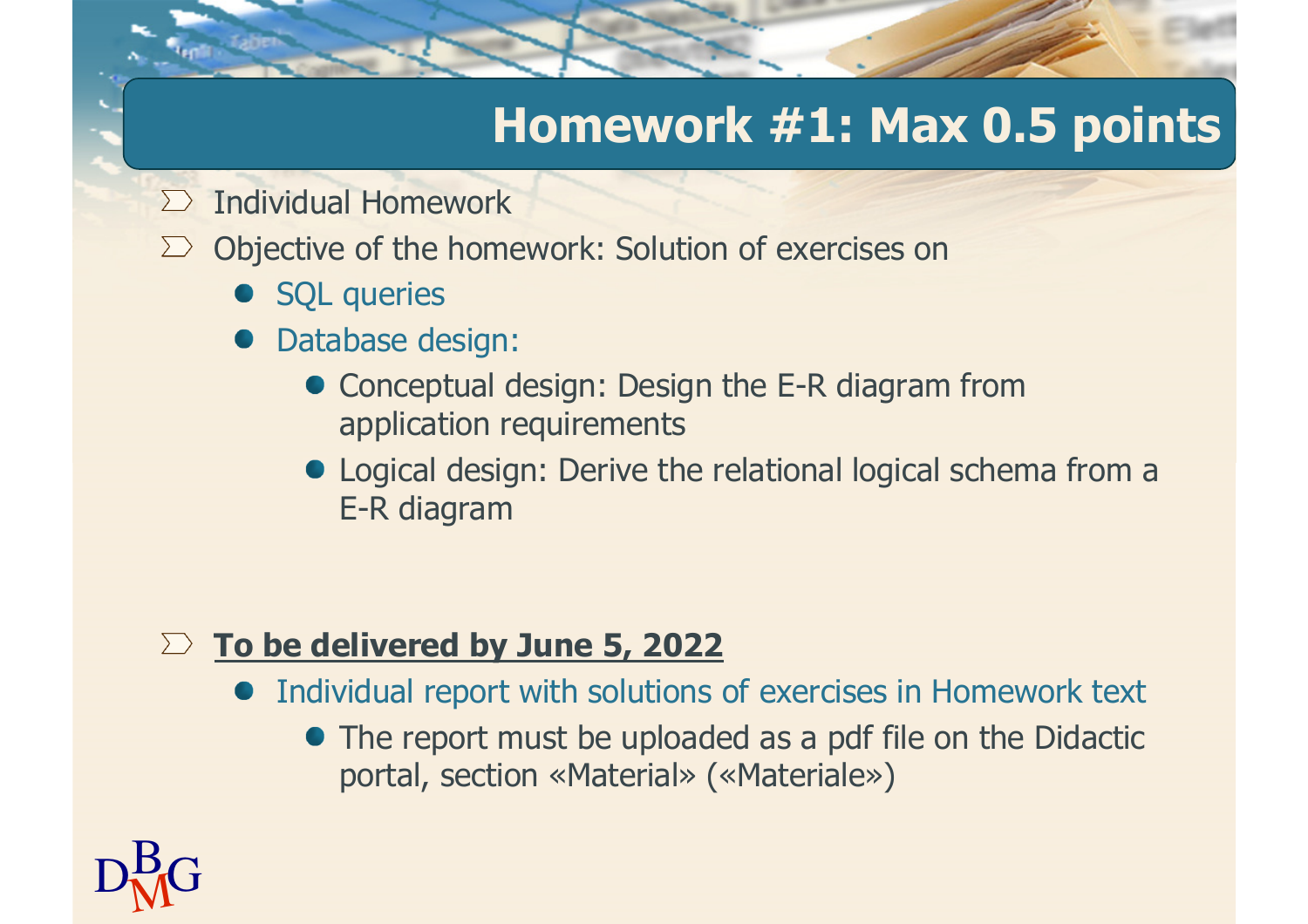

### **Homework #2**

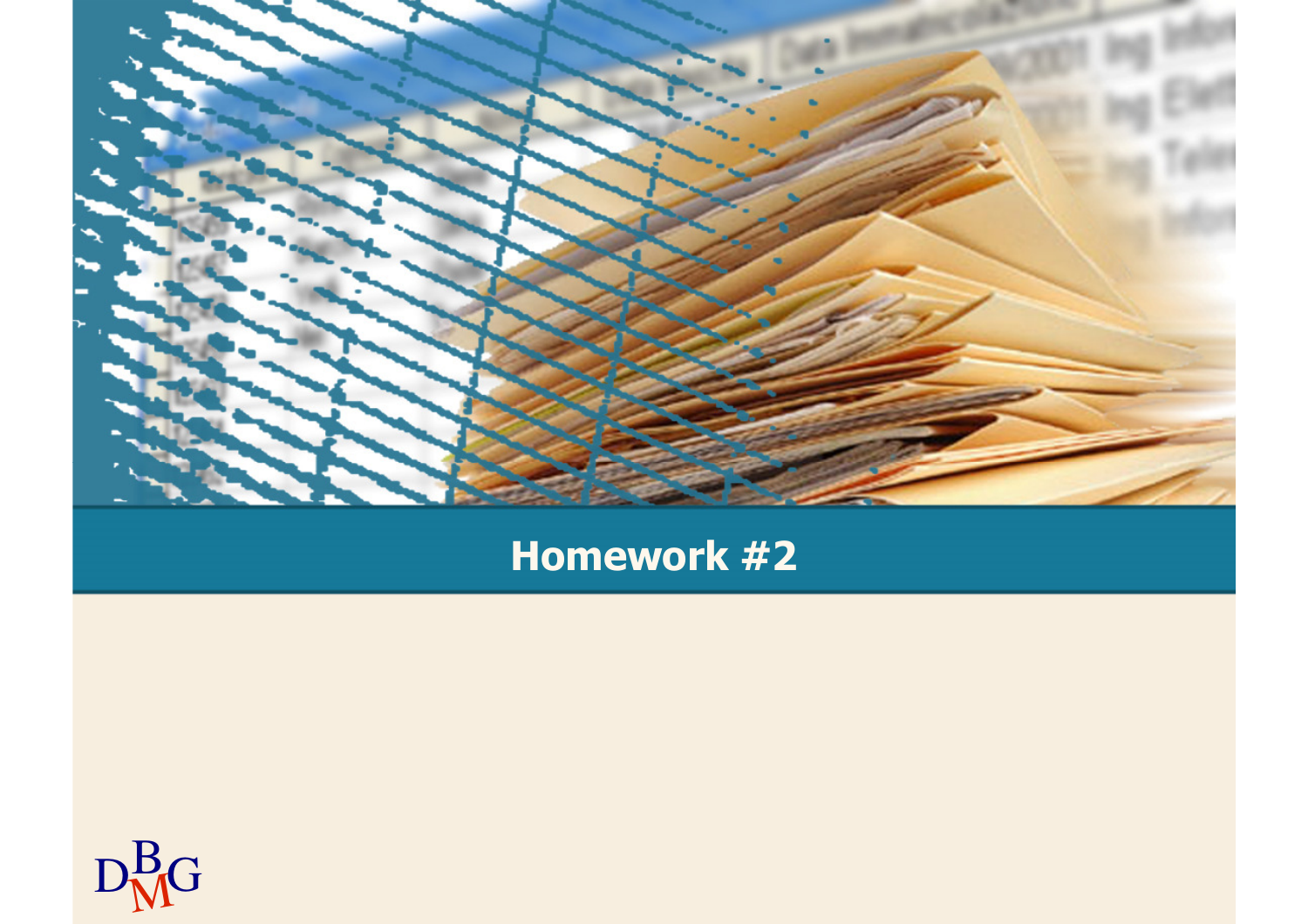## **Homework #2: Max 1.5 points**